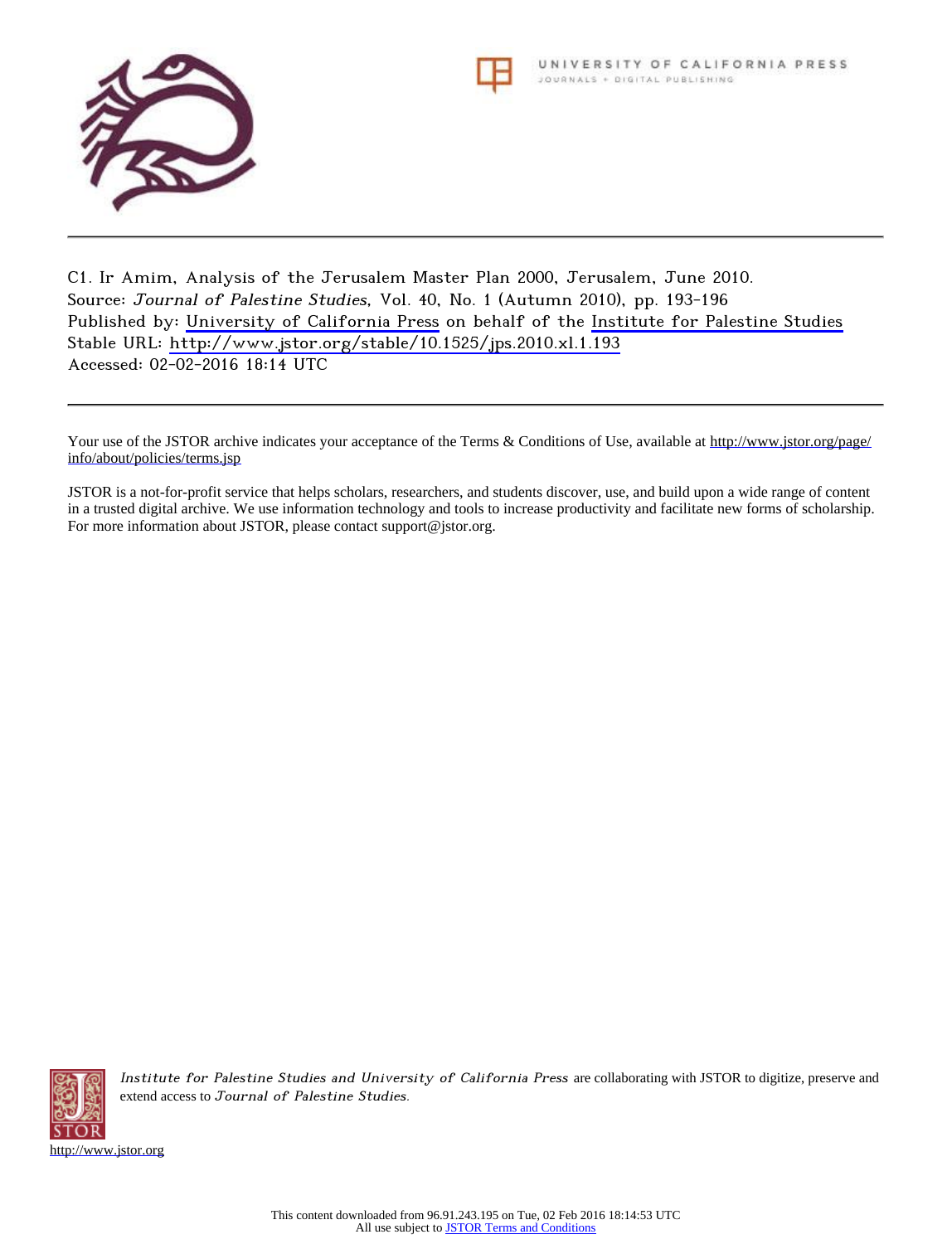### **Documents and Source Material 193**

The Hamas government prevented voter registration in Gaza, thus stopping elections from taking place there. At first, Palestinian Authority officials correctly decided to go forward with the elections in the West Bank, providing lengthy explanations for why they would not contradict reconciliation efforts. Many gave speeches lauding the role of local elections in building the state. However, it soon became clear that, though Hamas would boycott the election, Fatah would still face tough competition from unaligned, democratic parties. This was evident in all major cities, including Hebron, Ramallah, and Tulkarm.

Nevertheless, until the elections were canceled on June 10, it appeared that voting would go forward as scheduled. Voter registration took place, electoral lists were formed, observers were chosen—and then, a few minutes before the candidate registration lists were to be closed, the government in the West Bank announced that it was postponing the election until further notice.

So, while the government in Gaza prevented local elections, the government in the West Bank canceled them. This has caused great dismay among the people, who never believed the Palestinian Authority's argument that the election was canceled for the sake of intra-Palestinian reconciliation.

And, of course, it raises a fundamental question about the meaning of "statebuilding." Doesn't this term mean more than new construction projects, big government buildings, and a larger security apparatus?

Isn't the lesson from numerous failed states throughout the world that what matters most is the establishment of legitimate, representative democratic institutions? Surely this is a significant part of the reason why India and Brazil succeeded while Somalia, Afghanistan, and others have failed.

Our democratic shortcomings should not, however, be used by Israel as an excuse for the continued subjugation of the Palestinians in the occupied territories. This cruel Israeli practice is designed to provide an excuse for Israel's complicity in undermining our democracy, while whitewashing the greater crimes of its occupation.

Palestinians do not want a state in name only, with a flag and an anthem. We want

a sovereign nation—not clusters of Bantustans. And we want a democratic state where we can choose our leaders and our government. We do not want them appointed by foreign powers, who claim to act in our name. A real state requires that people live in freedom and prosperity, with dignity and full rights—and not with constant machinations from one party or another that subverts this process. Such maneuvering only squelches Palestinians' democratic rights and sets back the cause of peace.

## **ISRAEL**

## **C1. Ir Amim, Analysis of the Jerusalem Master Plan 2000, Jerusalem, June 2010.**

*In late June, it was reported that the Israeli Jerusalem municipality planned to submit for public review a master plan that would codify development plans for West and East Jerusalem as a single municipal unit for the next decades. The plan, the first in over 50 years, had been in the works for the past decade. It was reportedly ready for public review in summer 2009 but was frozen by Israeli interior minister Eli Yishai, for being too "generous" with regard to building possibilities offered to Palestinian residents. Israeli newspapers reports in early summer of the plan's imminent release failed to materialize, sparking speculation that it was once again on hold because of ongoing discussions between Israel, the United States, and the Palestinians about the prospects for a transition from proximity to direct peace talks, including a 6 July visit to Washington by Israeli prime minister Benjamin Netanyahu.*

*The following document by the Israeli organization Ir Amim outlines the main aspects of the master plan that relate to East Jerusalem, as well as the plan's feasibility and its political context. The report is available online at www.ir-amim.org.il.*

On 5 May 2009, Jerusalem mayor Nir Barkat submitted his comments on the Jerusalem Master Plan 2000 to the District Planning and Building Committee, ahead of its deposit for public review. The purpose of the plan, according to the municipality statement, is "to guide and outline the city's development in the next decades." A team of planners, including 25 architects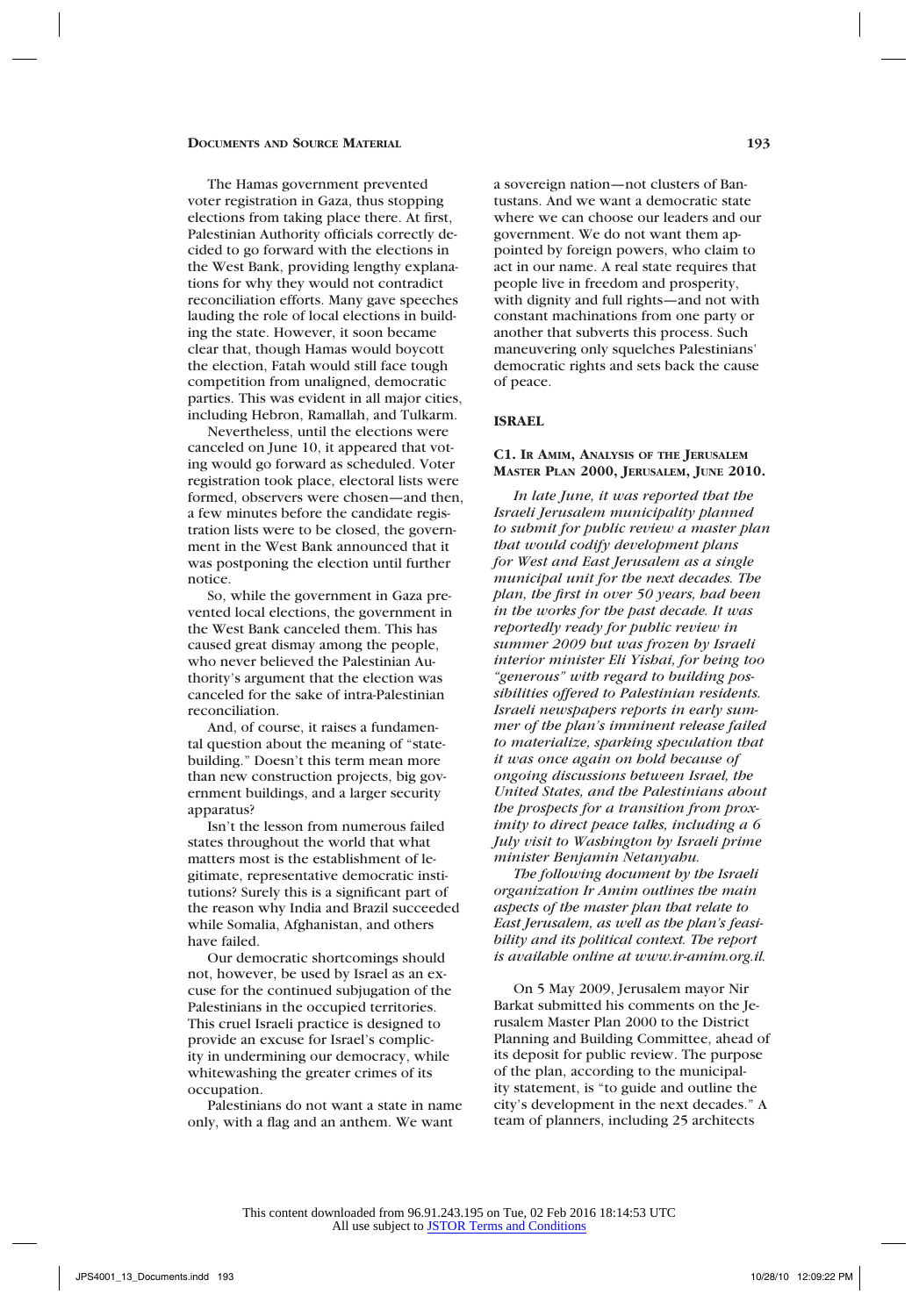and engineers, put together the plan during the terms of the previous mayors, Ehud Olmert and Uri Lupolianski. Once the master plan is deposited for public review, residents will have three months to submit their objections to it.

The last master plan for Jerusalem was deposited in 1959, and with the exception of neighborhood plans, this is the most comprehensive master plan for the city in the last 50 years. As far as East Jerusalem is concerned, it is the first time that a comprehensive master plan addresses the questions of building and development in the city's Palestinian neighborhoods. The absence of such plans in East Jerusalem during the last 43 years has created a complex and problematic urban situation, as reflected by the extensive construction without permits which, in turn, have led the municipality to demolish many houses in those areas.

Given the great importance of the master plan, which reflects the vision of the municipal and planning authorities in Israel for Jerusalem's future in the next decade, we wish to examine the main references to East Jerusalem in the master plan, the indicative trends, the extent of their feasibility, and their predicted municipal and political consequences.

## *Amount of Building and Demographic Goals*

Jerusalem has more than 260,000 Palestinian residents living in 46,000 housing units, of which 20,000 were built without building permits. The master plan, which cites among its goals maintaining the demographic balance between the city's Jewish and Palestinian residents, provides an additional 13,550 new housing units for the Palestinian population of East Jerusalem, only 10,000 of which will be available for construction by 2030.

Initially, the plan's target date was 2020; but it seems as if postponing the target date by a decade did not take into consideration demographic projections: by the year 2030, Jerusalem's Palestinian population is expected to reach between 400,000 and 500,000, while its housing needs will be 70,000–90,000 housing units.

So that even if the city fully realizes the construction plans mentioned in the outline plan for East Jerusalem, there is already going to be a tremendous shortfall of 15,000–30,000 housing units by 2030. In other words, the Jerusalem municipality and planning authorities are a priori shirking their responsibility for the housing needs of more than 150,000 Palestinian residents of the city in another 20 years.

In other words, the Jerusalem municipality is going to continue to offer tens of thousands of Palestinian residents the same three problematic options they have today: continued and unbearable crowding within existing buildings; migrating outside the city limits, which threatens Palestinians with a loss of their residency rights; and building without a permit, which places them under constant threat of demolition.

#### *Mapping Future Construction*

The master plan concentrates most of the housing units and development plans for East Jerusalem in the outlying northern and southern Palestinian neighborhoods: 2,000 housing units in Jabal Mukabir, 2,000 in Tel Adasa, and 2,500 in Bayt Hanina-Shu`fat. In what the Jerusalem Municipality refers to as "central East Jerusalem," it plans to build only 750 housing units.

There is reason to believe that not only urban-professional considerations guided the master plan's delineation of future Palestinian construction and development in East Jerusalem. In fact, the new master plan continues a consistent Israeli municipal (urban building plan 11555) and government (government decision 4090) policy of restricting Palestinian development in the boundaries of historic Jerusalem and routing it to the northern and southern Palestinian neighborhoods, while at the same time encouraging accelerated Israeli development of the area of the historic basin of the Old City. This trend has significant political implications that go beyond municipal issues. Restricting Palestinian construction in East Jerusalem to outlying neighborhoods and limiting it in historic Jerusalem are indicative of Israeli intentions for the future boundaries of the city: "excluding" (in the words of Ehud Olmert) the peripheral neighborhoods in the north and south from Israeli sovereignty, and deepening the Israeli presence in historic Jerusalem while squeezing the Palestinians out of the area.

# *The Feasibility of Realizing the Master Plan in East Jerusalem*

Beyond the fundamental issues that the plan raises about East Jerusalem regarding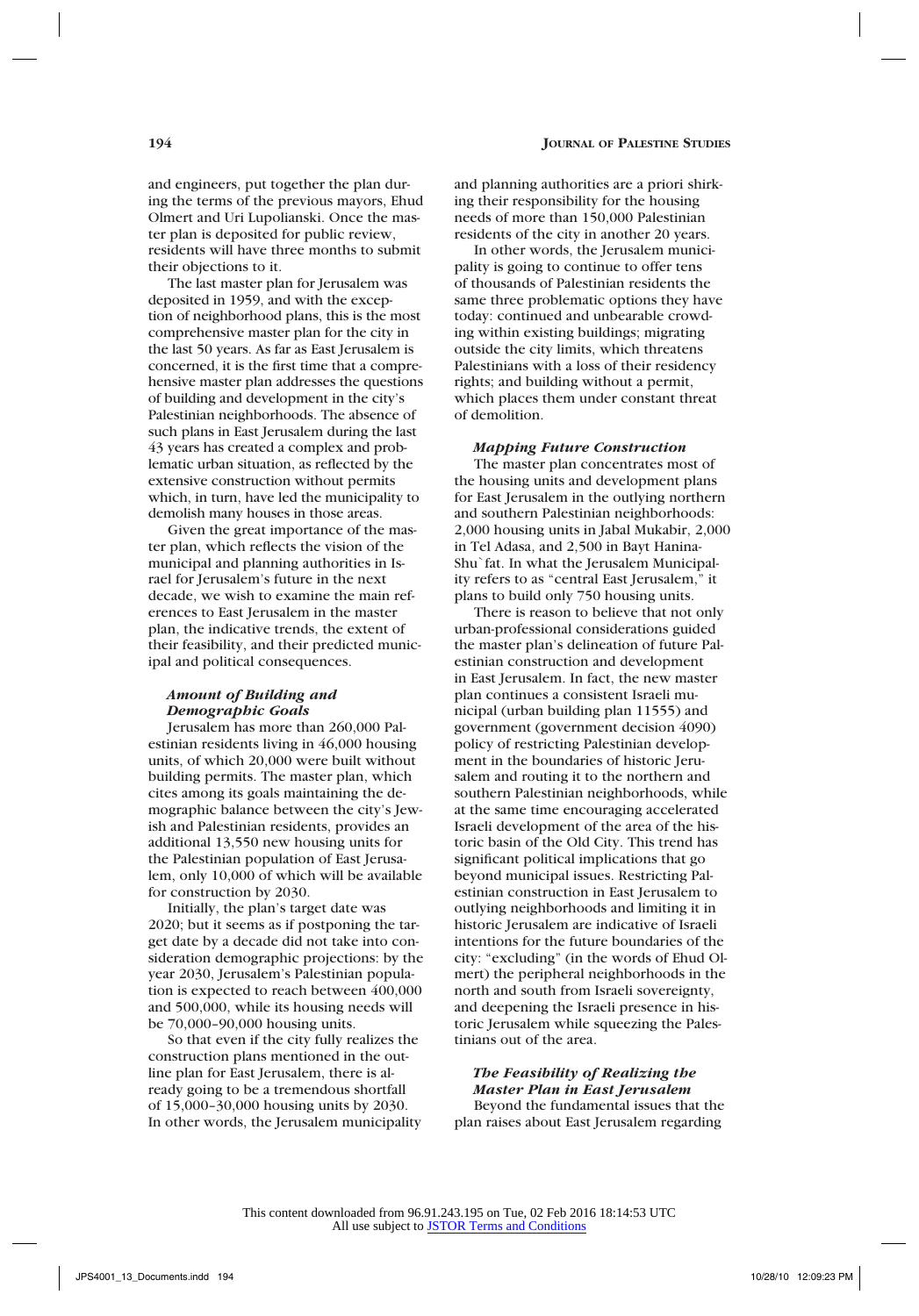### **Documents and Source Material 195**

the extent and location of the planned construction, the very possibility of bringing the master plan to fruition is doubtful, due to a number of administrative obstacles. They include:

- In order to realize the building plans according to the new master plan, three conditions must be met:
	- 1. The existence of an adequate sewage infrastructure.
	- 2. The existence of an adequate road infrastructure.
	- 3. The existence of an adequate infrastructure of public buildings.

As a result of continuous neglect and the failure to invest resources, East Jerusalem's infrastructure is in very bad shape and far from meeting the necessary conditions for building according to the master plan. East Jerusalem suffers from a shortage of 70 [kilometers] of main sewage lines and mostly uses cesspools; the road infrastructure is decrepit and outdated (since 1967, not a single new road was paved in East Jerusalem for the Palestinian population); and the few public institutions that exist are inadequate for meeting the needs of the population (and it will suffice to mention the severe shortage of 1,500 classrooms as an example).

- The master plan stipulates that all new construction must present a permit from the Land Registry attesting to land ownership. This demand makes de facto construction in East Jerusalem almost impossible, because since the Ottoman period until now, registration of land ownership in East Jerusalem has not been systematic. In the past a letter from the village *mukhtar* was sufficient to confirm land ownership; in the absence of that possibility, a Palestinian resident wishing to realize the building options offered to him by the new master plan can expect to face an obstacle course with very low chances of success.
- Palestinian residents also require a permit from the municipality's legal advisor, confirming that no construction violations have been committed on the land in question. This requirement poses an almost insurmountable obstacle, as it involves a complex bureaucratic procedure

requiring manpower resources the city itself will be unlikely to marshal, and because, as aforementioned, the absence of an overall master plan for East Jerusalem has led to extensive construction without permits. This requirement actually punishes the Palestinian residents for the authorities' impotence.

# *The Master Plan in the Political Context*

Like many other issues in Jerusalem, the issue of planning and construction in the city in particular goes beyond the municipal boundaries and has clear political significance and implications. The absence of an official and comprehensive master plan for East Jerusalem since its annexation in 1967 has had a severe effect on the building in and development of the Palestinian neighborhoods of Jerusalem. When examining the proposed master plan, however, we must remember that it is essentially a political plan drawn by Israeli authorities for an area whose residents are neither Israeli citizens nor do they recognize the legality and legitimacy of Israeli rule in the area.

A closer examination of the plan, from the declaration of its intention "to establish the status of Jerusalem as the capital of Israel and the center of the Jewish people," to the deployment of the construction plans, attests to the plan's political agenda. The concentration of the prospective Palestinian construction in the peripheral neighborhoods in the northern and southern parts of East Jerusalem, the restriction of Palestinian construction in historic Jerusalem, and the almost insurmountable obstacles in realizing the plan in East Jerusalem all reinforce the hypothesis that the master plan is not driven by honest concern for the urban needs of one-third of the city's population, but rather by Israeli interests to control strategic areas while squeezing Palestinian residents out of them. The realization of this master plan will have far-reaching consequences for the feasibility of a political settlement over the future boundaries of Jerusalem accepted by both Israelis and Palestinians, because the plan seeks to sway the results of any future negotiations by establishing facts on the ground and by limiting the possibilities of territorial compromise to those outlying neighborhoods. Advancing